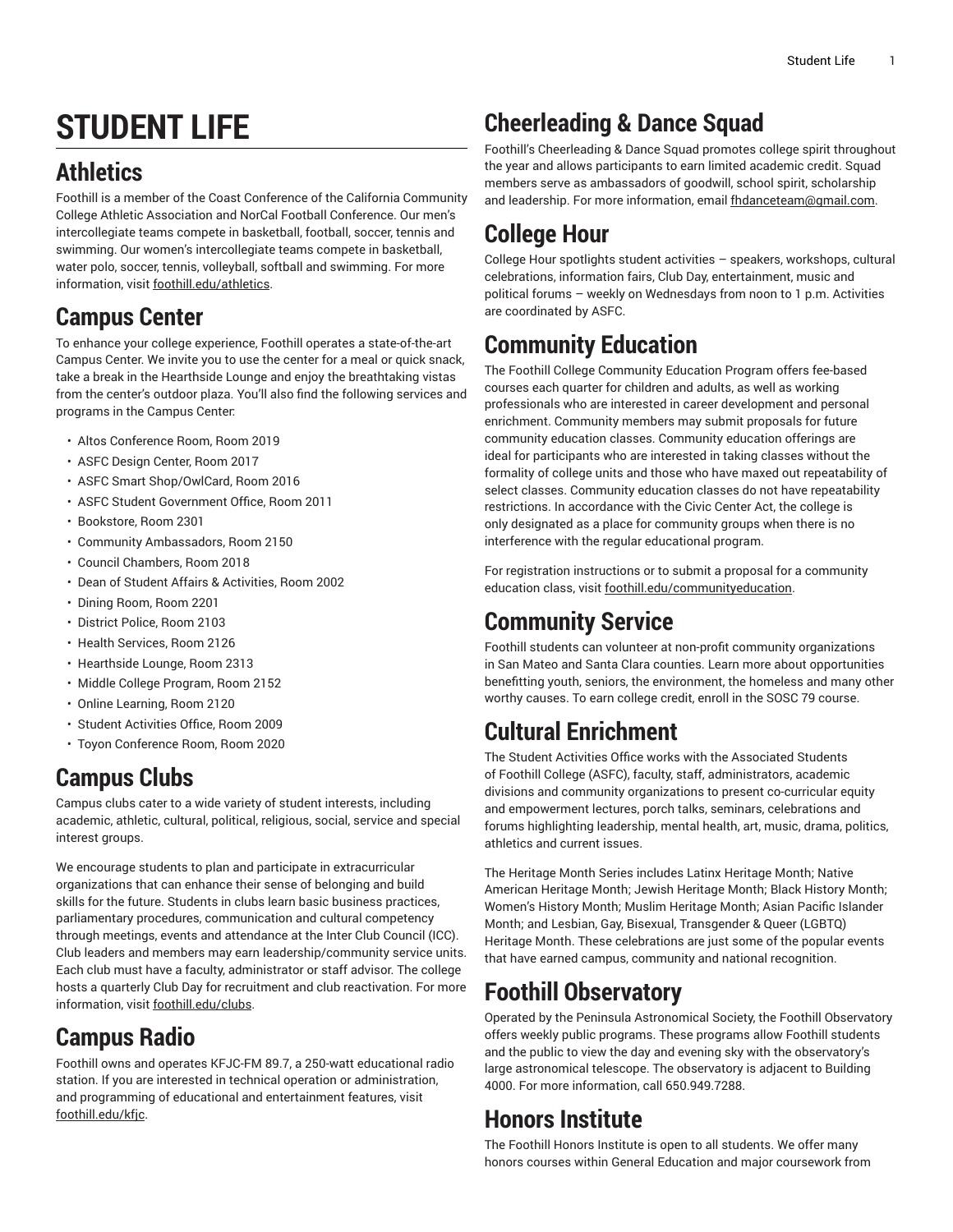various departments including anthropology, art, astronomy, business, communications, counseling, English, humanities, photography, psychology, sociology, and many more.

Any Foothill College student who is motivated and passionate about learning and wants to be challenged academically can take these courses, provided any prerequisites set for these courses have been met.

A few benefits in taking honors courses include:

- Participating in the annual Bay Honors Research Symposium, held at either Stanford University or UC Berkeley
- Collaborating with other people who are curious, motivated and talented
- Discussing course content from multiple perspectives
- Attending local lectures given by renowned speakers

If a student decides to complete 23 units of honors courses from at least two different departments and maintains at least a 3.25 GPA in these courses, the student is eligible to be an Honors Scholar. Substandard grades will not be computed into the honors GPA. In addition, students must check-in with an academic counselor on a quarterly basis and engage in a service leadership activity.

Upon satisfaction of all the requirements, students will receive a permanent notation of "Honors Scholar" on their official Foothill College transcript.

Honors Scholars may receive the following benefits:

- Priority admission consideration to colleges such as UCLA, UC Irvine, Chapman, Loyola Marymount University, and more
- Exclusive scholarships

For more information about honors courses and/or the honors program, see [foothill.edu/honors,](http://www.foothill.edu/honors/) call 650.949.7061 or visit Room 1960.

#### **International Student Programs**

Establishing an international presence is a Foothill College priority. The college has a long history of educating international students since its opening in 1957, and its graduates hail from many diverse corners of the world, from Tonga and the Ivory Coast to Kyrgyzstan, Nepal and Latvia.

The International Programs Office caters specifically to international students on F-1 Visas. We provide counseling and assistance to approximately 500 F-1 students from more than 90 different countries. F-1 status is available to foreign citizens who commit to study full time in the United States in programs leading to an associate degree or bachelor's degree at a four-year university through Foothill's transfer pathways. Admission to Foothill is flexible, convenient and personalized. Applications are accepted three times a year for fall, winter and spring quarters. For admissions requirements and application procedures, access the admissions section at [foothill.edu/international.](http://www.foothill.edu/international/) The college has approximately 1,300 international students on all visa types, earning Foothill a #10 spot in the U.S. on the Institute of International Education's *Open Doors Report* ranking associate degree institutions with the largest and most diverse international student populations.

The International Programs Office features a team of caring multilingual professionals who ensure students have an outstanding educational experience at Foothill and in the U.S. Our services include a new student orientation program with comprehensive academic, immigration and cultural counseling; regular immigration advising and seminars by a

dedicated advisor regarding regulations that affect F-1 student status from passports, visas, employment, travel and academic issues; and medical insurance program.

Additionally, the office creates programs and initiatives that support international students as they adjust to the campus and community, expand their horizons and share their unique heritage and cultural backgrounds. Special activities include new student lunches, field trips to Bay Area attractions, service learning at the Second Harvest Food Bank, NASA Ames field trip, International Transfer Fair and the Student Ambassador Program. The office also coordinates large-scale programming initiatives aimed at internationalizing the Foothill Campus, such as the annual International Education Week.

For information about admissions, e-mail [foothillinternational@fhda.edu](mailto:foothillinternational@fhda.edu). For information about international marketing and activities, email [fhinternational@fhda.edu](mailto:fhinternational@fhda.edu).

#### **Krause Center for Innovation**

Located in Building 4000, the Krause Center for Innovation (KCI) provides open access to a variety of multimedia resources and an open computing lab with Windows and Macintosh workstations, along with a makerspace on the lower level. A cyber cafe with informal seating and wi-fi access is located on-site. For more information about hours and events, visit [krauseinnovationcenter.org](http://www.krauseinnovationcenter.org).

#### **Leadership**

Student government provides our student body the opportunity to self-govern and participate with faculty, staff and administration. Leadership and service courses are offered for additional training. You can participate and gain valuable leadership skills and experience in the following areas:

- Administration
- Advocacy
- Budget development
- Communication
- Decision making
- Event coordination
- Governance
- Group dynamics
- Leadership theory and styles
- Marketing
- Organizational development
- Parliamentary procedure
- Planning
- Policy development and implementation
- Problem solving and conflict resolution
- Public speaking
- Student rights and responsibilities
- Team building
- Time management

You can also apply for a paid position as a Student Ambassador. Ambassadors serve as a Foothill College representative and work at various Student Services locations and community events. Practical leadership experience is also available through the Associated Students of Foothill College (ASFC) Campus Council and campus governance